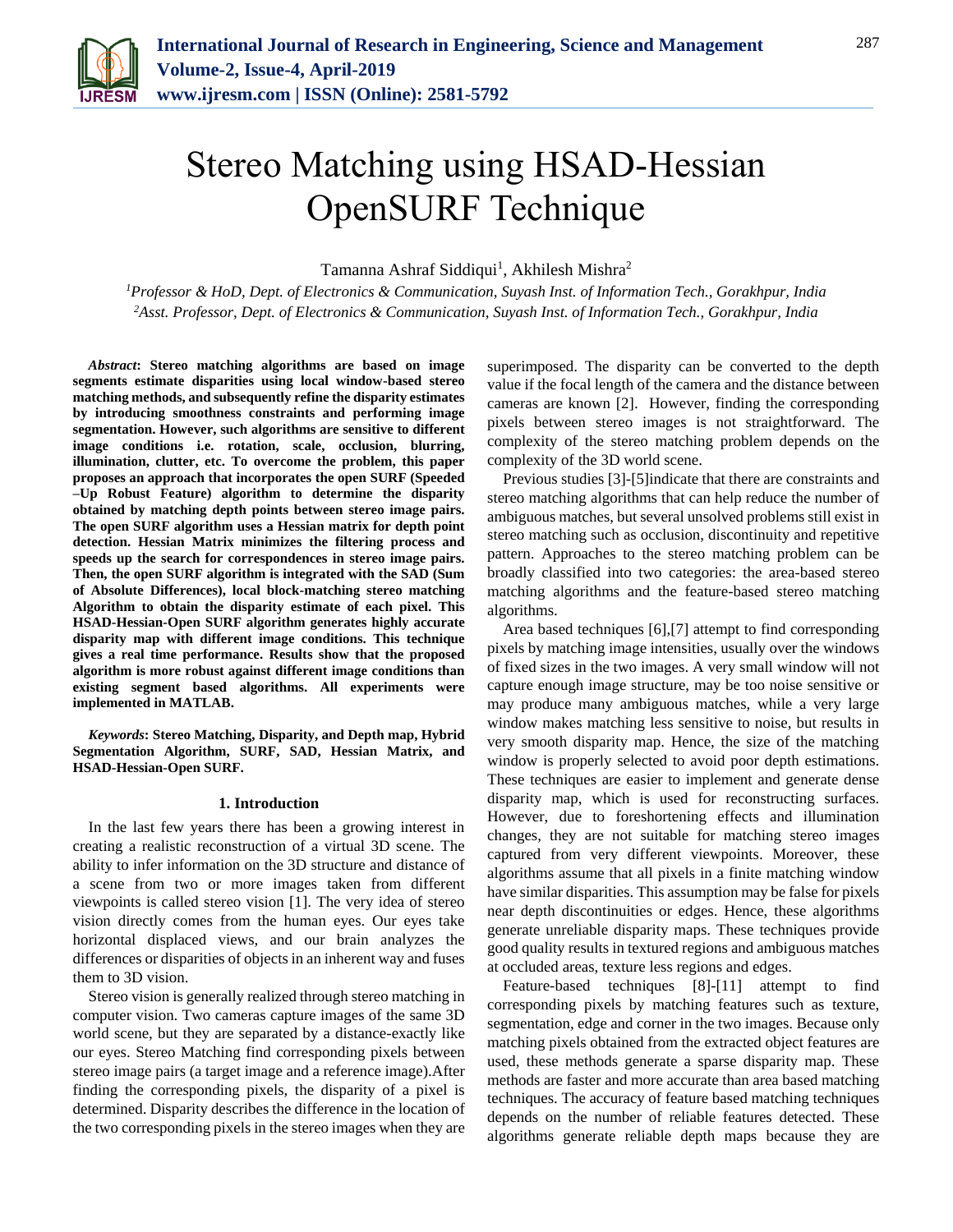

comparatively insensitive to illumination changes, and are proper for applications such as visual navigation.

Al in 2012[9] presented a segment based stereo matching algorithm. He proposed a hybrid method that combines the advantages of two image segmentation algorithms: Belief Propagation and Mean Shift Segmentation algorithms. The Mean Shift algorithm is fast and Belief Propagation is very accurate segmentation. The proposed hybrid approach is then integrated with the Sum-of-Absolute Differences (SAD) stereo matching algorithm to obtain the disparity estimate of each pixel. This algorithm is speedy and generates highly accurate disparity. This technique has attracted attention due to its good performance on handling boundaries and texture less regions. Although this technique is interesting, it is sensitive to different image conditions i.e. rotation, occlusion, blurring, illumination, clutter, etc. and hence, failed to generate a reliable disparity map in such conditions.

Benedict et al. in 2014 [10] proposed an efficient and robust stereo matching algorithm that can work well with different image conditions. He used SURF (Speeded-Up Robust Features) and SIFTS (Scale Invariant Feature Transform) algorithms for extracting and matching corresponding points. The experimental results show that the SURF [11] [12] detector outperformed the SIFT [8] detector in terms of robustness, accuracy and computation time. It has been suggested that the SURF detector is be used for matching process and this seems to be a useful approach. However, a key problem with much of the literature in relation to SURF algorithm is that it produces a sparse disparity map, which is inadequate for reconstructing surfaces.

In this context we tried to analyze and implement a technique that produces a dense disparity map and that too with different image conditions. This proposed method incorporates open SURF [13] algorithm to deal with the different image conditions. The open SURF algorithm results are combined with the local window-based stereo matching method to obtain the disparity value of each pixel i.e., dense disparity map. The proposed approach achieves good result without using any image segmentation algorithms. Results show that our proposed HSAD-Hessian-open SURF algorithm improves the performance.

The remainder of the paper is organized as follows: A new methodology is presented in section II. Section III discusses the results. Section IV shows performance analysis which illustrates how the proposed algorithm works. Finally, section V concludes this paper.

## **2. Proposed work**

In this section, we discuss the technique implemented in our proposed approach. The figure 1 shows the framework of Kamencay's approach using HSAD. He combined SAD algorithm with hybrid segmentation. The method of our proposed work is essentially the same as that used by Kamencay's [9] with some changes the following changes were made:



Fig. 1. Framework of Kamencay's approach

1. The hybrid segmentation (Mean Shift Segmentation and Belief Propagation) is replaced by a feature detection (open SURF) for matching corresponding points in the two images of the same scene. Although segment based techniques are good at handling texture less regions and boundaries, but they fail to find unambiguous corresponding points under different image conditions such as rotation, scale, illumination changes, occlusion, clutter, etc. Hence, they produce unreliable disparity maps. In an attempt to produce reliable disparity maps under different conditions, we use open SURF matching algorithm in our approach. Speeded-Up Robust Feature (SURF) [12] is a widely used feature detection and extraction algorithm in computer vision applications such as object recognition and 3D image reconstruction. A number of studies have found that SURF has a good stability against rotation, scale, occlusion and illumination changes. Moreover, SURF is more robust and faster than other existing feature detection algorithms such as SIFT. Among the different approaches of SURF, Open SURF [13] is an open source, clean and union structure implementation of SURF library. Open SURF algorithm combines the 4 steps for feature detection and matching as follows: Firstly, it detects features (depth points) that are likely to be found in the different images of the same 3D world scene. These depth points should be rotation and scale invariant. The corners (intersection of edges), blobs (sharp change in intensity), T-Junction, etc constitute important depth points and mostly searched in multiple scales. Open SURF algorithm uses box filters for depth point detection. Secondly, it finds the correct orientation of every depth point so that if the image is rotated then according to that orientation, both images are aligned in regard to that single depth point. Thirdly, it computes a descriptor or feature vector for every depth point. This feature vector represents how the neighborhood of the depth points look like after orientation in the correct scale. Finally, the feature vectors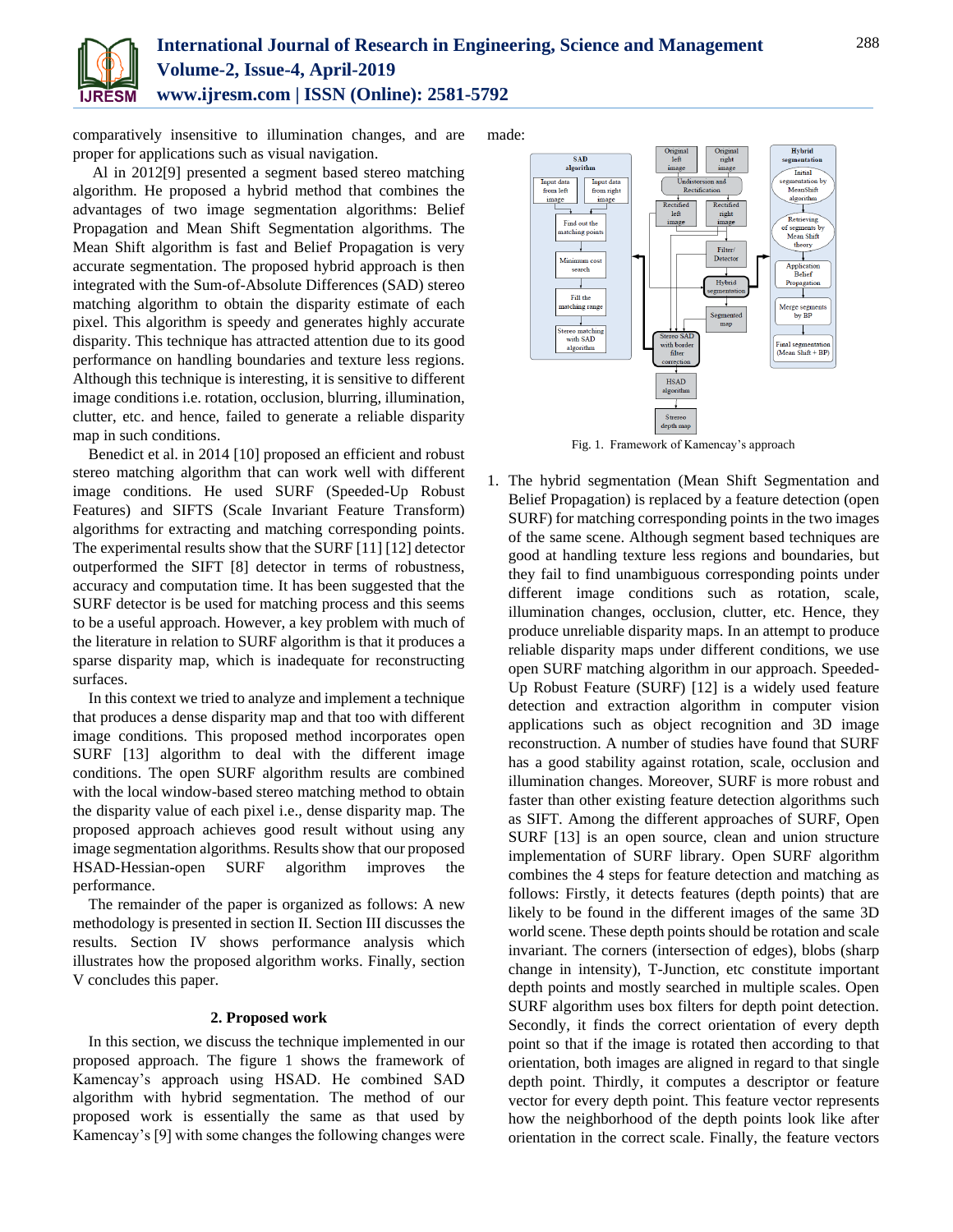

are matched between stereo images. The matching is based only on a distance between the feature vectors i.e. Euclidean distance, not on depth point locations. The smallest Euclidean distance between the same depth points is considered as a good match.

2. Kamencay's [9] use of Mean Shift Segmentation (MSS)algorithm is fully justified. He applied MSS algorithm to filter image that is very useful for noise removing, smoothing and image segmentation. Hence, it is crucial to compensate for the MSS algorithm as our approach is not applying any image segmentation methods. In this context, the open SURF algorithm employ Hessian matrix for depth point detection because of its good performance in accuracy. The Hessian matrix facilitates the implementation of the concept of integral image which in turn increases the speed of detection process. More precisely, the open SURF algorithm detects features with sharp change in intensities at location where the determinant of Hessian Matrix is maximum. One significant reason to implement open SURF technique is that it gives complementary information about the depth point that cannot be obtained from corner or edge detectors. Moreover, the improvement on speed achieved with open SURF algorithm is a very desirable factor for real time application systems.



Fig. 2. Framework of proposed algorithm using HSAD-Hessian-Open SURF (combines Open SURF algorithm and SAD algorithm)

## **3. Implementation of proposed algorithm**

In this section, we describe the implementation of our new approach.

- 1) *Read stereo image pair:* In this step, we select the stereo image pair from Middlebury [3] data set as shown in figure 3. We read the reference (right) image first and then the target image (left). We found that the left portion is slightly cropped in the left image and the right portion in the right image.
- 2) *Detects depth points in both images:* This step detects the 10 strongest depth points that are likely to be found in both images using feature matching algorithm (open SURF) as shown in figure 4. These points are rotation and scale

invariant. The figure 4 shows that the centric of the depth point stops at the position in the target image which is cropped in the reference image to speed-up the detection.

- 3) *Orientation of depth points:* This step finds the right orientation of detected depth point, so that if the image is rotated then according to that orientation both images are aligned to that single depth point.
- 4) *Extract feature vector and match vectors:* This step first calculates the feature vectors at the depth point in both images and then matches these vectors between both images as shown in figure 5. These vectors contain the information of how the neighborhood of depth points looks like after correct orientation. These vectors are insensitive to noise, geometric and photometric deformations, and detection errors. The small Euclidean distance between the same points constitute a good match.
- 5) *Compute Disparity map:* The open SURF matching algorithm improves accuracy of the disparity calculation. However, the calculated disparity map is sparse because only the detected depth points are matched. In this step the results of the Open SURF algorithm are integrated with the SAD stereo matching algorithm to calculate the disparity value of each pixel in the image i.e. to produce dense disparity map. The final disparity map is shown in figure 6. The disparity map is generated by only searching block to the right direction. The block size of 7x7 pixels is used. Interpolation is performed between the nearest matching window and its neighbors to fine-tune the disparity value to a sub pixel location.



Fig. 3. Right and left views of the ART stereo image pair collected from middlebury dataset [3]



Fig. 4. Display of strong depth points in right and left stereo images using openSURF algorithm



Fig. 5. Stereo matching using HSAD-Hessian-openSURF technique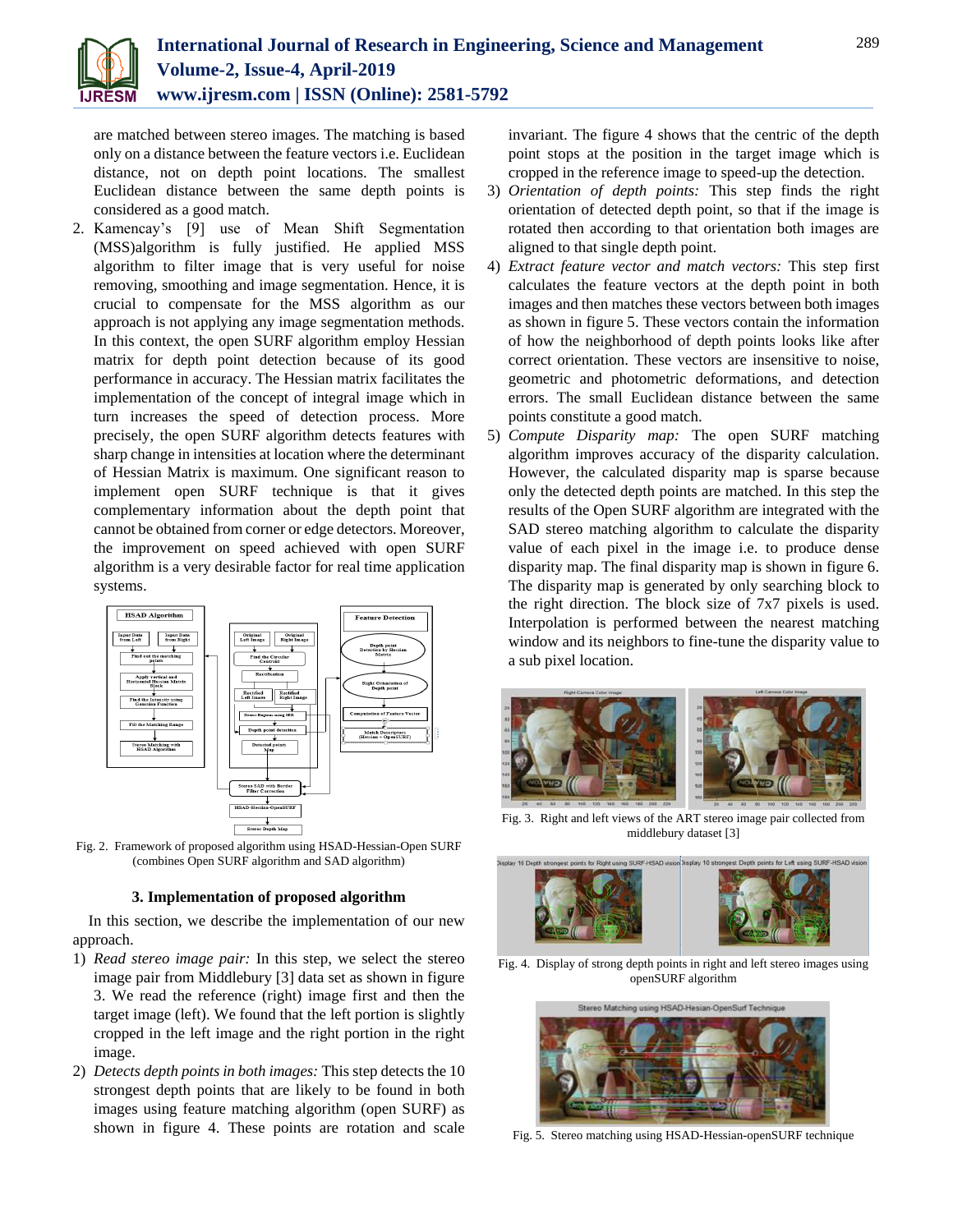



Fig. 6. Final disparity map using HSAD-Hessian-openSURF technique

## **4. Results**

In this section, the results of proposed method are evaluated on a Middlebury dataset [3]. Results of our proposed method is compared with existing method are given in graphs. Our proposed HSAD-Hessian-Open SURF technique can provide depth information under different image conditions (i.e. illumination, rotation, blurring, scale, clutter, etc.). The proposed technique outperforms the existing HSAD technique, both in speed and accuracy. We have reached 97% accuracy in depth estimation in average. The average processing time for a stereo image pair (ART) is reported 9 sec on 2.19 GHz Intel i5- 5200U CPU. This shows that the proposed method is suitable for real time applications. The simulation is performed using MATLAB software (R2014a).

## **5. Performance evaluation**

The performance evaluation of proposed and existing methods is presented in this section, to find the best among them that would allow us to get depth information even under different image conditions.

The parameter which is widely used for analyzing matches is based on precision and recall measurement. Recall represents the ability to find all the unambiguous matches. Precision expresses the ability to get unambiguous matches when the number of matches obtained varies. The figure 7 represents the precision-recall curve for both techniques for ART stereo image pair in the data set. A precision-recall curve [10] representing high precision value with a low recall value shows that we have obtained unambiguous matches, but many others have been missed. A high recall value with a low precision value shows that we have obtained mostly unambiguous matches but there are also lots of ambiguous matches. For this very reason, it is desirable to find a technique that employs descriptor that get high values of both precision and recall simultaneously, thus having values located at the upper-right corner in the precision versus recall curve. The proposed algorithm gives better results in terms of precision and recall than existing.

F-measure combines both precision and recall values into a single value, so that we just need to select the unambiguous depth point in the image which has the highest F-measure.

$$
F = \frac{2PR}{P + R} \cdot 100\%
$$

For each pair of precision and recall we calculated F-measure and then picked the depth point which has the highest F- measure's-measure values precision and recall the same, but sometime the recall is more important than precision. (For example. We don't mind having a lot of points ambiguously detected as depth points if we know that all the points which are depth points are detected). F-measure reaches its best value at 1 and worst value at 0. The figure 8 shows F-measure – Recall curve for both techniques for ART stereo image pair in the data set and proposed technique gives better results.



Fig. 7. The Recall-Precision curve under different image conditions



Fig. 8. F-measure- Recall curve under different image conditions

The figure 9 shows the accuracy - k-point curve for both techniques for ART stereo image pair in the data set. The figure represents the accuracy of the algorithms to detect the same number of depth points unambiguously under different image conditions.



Fig. 9. Accuracy- k-value curve under different image conditions

It is clear from the figure that the proposed HSAD-Hessian-